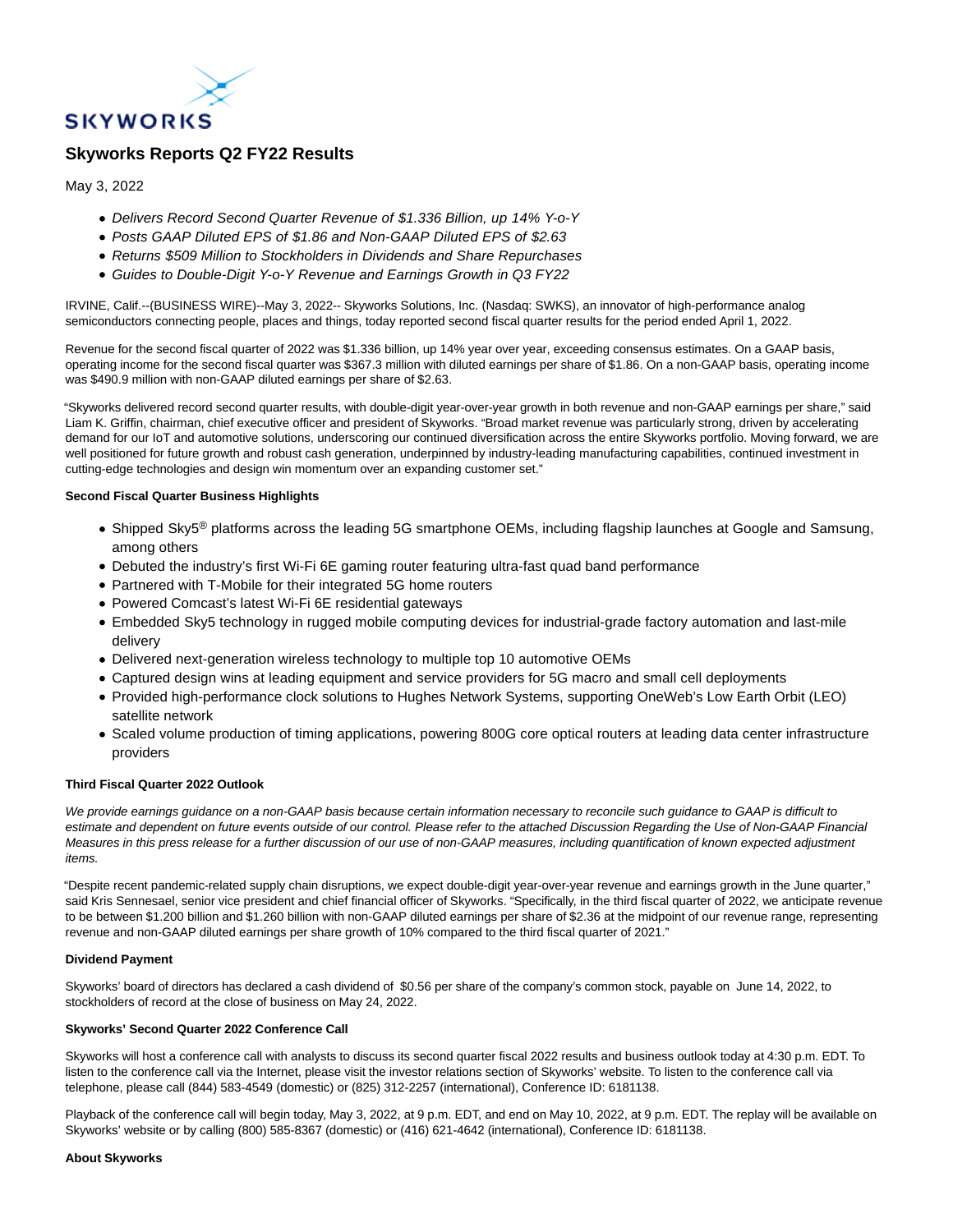Skyworks Solutions, Inc. is empowering the wireless networking revolution. Our highly innovative analog semiconductors are connecting people, places and things spanning a number of new and previously unimagined applications within the aerospace, automotive, broadband, cellular infrastructure, connected home, entertainment and gaming, industrial, medical, military, smartphone, tablet and wearable markets.

Skyworks is a global company with engineering, marketing, operations, sales and support facilities located throughout Asia, Europe and North America and is a member of the S&P 500<sup>®</sup> and Nasdaq-100<sup>®</sup> market indices (Nasdaq: SWKS). For more information, please visit Skyworks' website at: [www.skyworksinc.com.](https://cts.businesswire.com/ct/CT?id=smartlink&url=http%3A%2F%2Fwww.skyworksinc.com&esheet=52705040&newsitemid=20220502005879&lan=en-US&anchor=www.skyworksinc.com&index=1&md5=49338f00d860c548f95ca23e2e8a0e48)

#### **Safe Harbor Statement**

This news release includes "forward-looking statements" intended to qualify for the safe harbor from liability established by the Private Securities Litigation Reform Act of 1995. These forward-looking statements include, without limitation, information relating to future results and expectations of Skyworks (e.g., certain projections and business trends, as well as plans for dividend payments, debt repayment and share repurchases). Forwardlooking statements can often be identified by words such as "anticipates," "expects," "forecasts," "intends," "believes," "plans," "may," "will" or "continue," and similar expressions and variations or negatives of these words. All such statements are subject to certain risks, uncertainties and other important factors that could cause actual results to differ materially and adversely from those projected and may affect our future operating results, financial position and cash flows.

These risks, uncertainties and other important factors include, but are not limited to: the effects on our business operations of the global COVID-19 pandemic, including the spread of more contagious variants of the virus that causes COVID-19, as well as of the measures taken to limit COVID-19's spread, including measures implemented in certain of our manufacturing facilities that may lead to reduced production levels, as well as potential other disruptions to our business, including but not limited to the suspension or restriction of operations at our facilities and third-party supply chain disruptions, that could result from social distancing measures, employee quarantines, restricting certain employees from working or additional actions that may be taken by us, our suppliers and partners or governmental authorities in the jurisdictions in which we operate in an effort to contain the COVID-19 pandemic; the susceptibility of the semiconductor industry and the markets addressed by our, and our customers', products to economic cycles; our reliance on a small number of key customers for a large percentage of our sales; the availability and pricing of third-party semiconductor foundry, assembly and test capacity, raw materials, supplier components, equipment and shipping and logistics services, including limits on our customers' ability to obtain such services and materials; our ability to realize the anticipated benefits from the transaction with Silicon Laboratories Inc. ("Silicon Labs"), including the ability to successfully integrate the assets acquired and employees transferred; the risks of doing business internationally, including increased import/export restrictions and controls (e.g., our ability to sell products to certain specified foreign entities only pursuant to a limited export license from the U.S. Department of Commerce), imposition of trade protection measures (e.g., tariffs or taxes), security and health risks, possible disruptions in transportation networks, fluctuations in foreign currency exchange rates, and other economic, social, military and geo-political conditions in the countries in which we, our customers or our suppliers operate, including, but not limited to, the war in Ukraine and a rise in inflation in key markets; delays in the deployment of commercial 5G networks or in consumer adoption of 5G-enabled devices; the volatility of our stock price; decreased gross margins and loss of market share as a result of increased competition; our ability to obtain design wins from customers; changes in laws, regulations and/or policies that could adversely affect our operations and financial results, the economy and our customers' demand for our products, or the financial markets and our ability to raise capital; fluctuations in our manufacturing yields due to our complex and specialized manufacturing processes; our ability to develop, manufacture and market innovative products, avoid product obsolescence, reduce costs in a timely manner, transition our products to smaller geometry process technologies, and achieve higher levels of design integration; the quality of our products and any defect remediation costs; our products' ability to perform under stringent operating conditions; reduced flexibility in operating our business as a result of the indebtedness incurred in connection with the transaction with Silicon Labs; our ability to retain, recruit and hire key executives, technical personnel and other employees in the positions and numbers, with the experience and capabilities, and at the compensation levels needed to implement our business and product plans; the timing, rescheduling or cancellation of significant customer orders and our ability, as well as the ability of our customers, to manage inventory; our ability to prevent theft of our intellectual property, disclosure of confidential information, or breaches of our information technology systems; uncertainties of litigation, including potential disputes over intellectual property infringement and rights, as well as payments related to the licensing and/or sale of such rights; our ability to continue to grow and maintain an intellectual property portfolio and obtain needed licenses from third parties; our ability to make certain investments and acquisitions, integrate companies we acquire, and/or enter into strategic alliances; and other risks and uncertainties, including, but not limited to, those detailed from time to time in our filings with the Securities and Exchange Commission.

The forward-looking statements contained in this news release are made only as of the date hereof, and we undertake no obligation to update or revise the forward-looking statements, whether as a result of new information, future events or otherwise.

Note to Editors: Skyworks and the Skyworks symbol are trademarks or registered trademarks of Skyworks Solutions, Inc., or its subsidiaries in the United States and other countries. Third-party brands and names are for identification purposes only and are the property of their respective owners.

#### **SKYWORKS SOLUTIONS, INC.**

#### **UNAUDITED CONSOLIDATED STATEMENTS OF OPERATIONS**

#### **Three Months Ended Six Months Ended**

| (in millions, except per share amounts) | April 1. | April 2,                                    | April 1. | April 2. |
|-----------------------------------------|----------|---------------------------------------------|----------|----------|
|                                         | 2022     | 2021                                        | 2022     | 2021     |
| Net revenue                             |          | $$1,335.6$ $$1,171.8$ $$2,846.0$ $$2,681.8$ |          |          |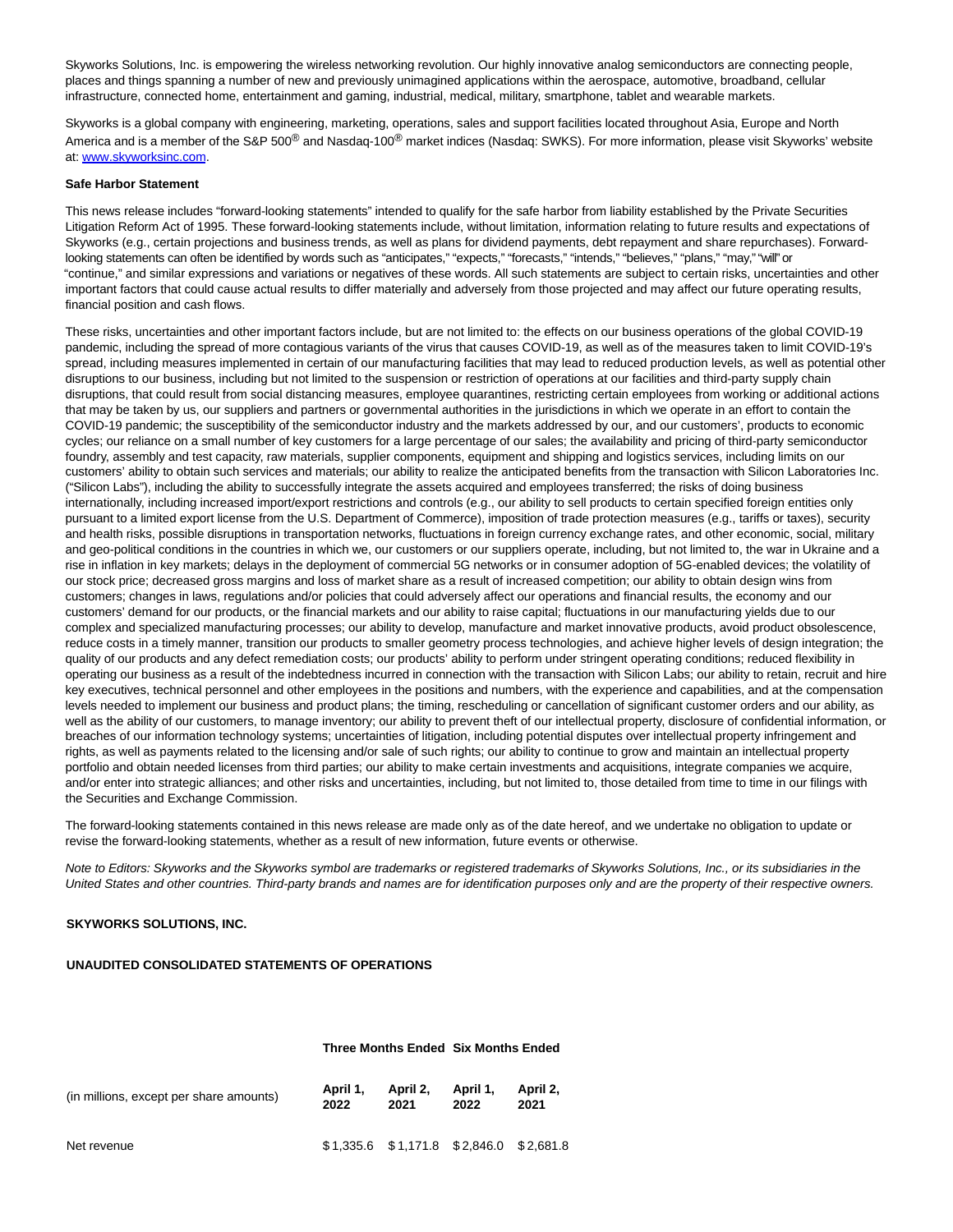| Cost of goods sold                           | 698.0   | 593.4            | 1,493.6             | 1,341.7 |
|----------------------------------------------|---------|------------------|---------------------|---------|
| Gross profit                                 | 637.6   | 578.4            | 1,352.4             | 1,340.1 |
| Operating expenses:                          |         |                  |                     |         |
| Research and development                     | 160.7   | 130.7            | 311.9               | 252.3   |
| Selling, general, and administrative         | 83.0    | 70.2             | 165.1               | 136.9   |
| Amortization of intangibles                  | 21.9    | 2.8              | 55.2                | 5.5     |
| Restructuring, impairment, and other charges | 4.7     |                  | 7.1                 |         |
| Total operating expenses                     | 270.3   | 203.7            | 539.3               | 394.7   |
| Operating income                             | 367.3   | 374.7            | 813.1               | 945.4   |
| Interest expense                             | (11.4)  | $\lambda$        | (22.3)<br>$\lambda$ |         |
| Other income (expense), net                  | (1.8)   | $\lambda$<br>0.8 | (0.5)<br>$\lambda$  | 0.9     |
| Income before income taxes                   | 354.1   | 375.5            | 790.3               | 946.3   |
| Provision for income taxes                   | 48.3    | 50.5             | 84.6                | 112.0   |
| Net income                                   | \$305.8 | \$325.0          | \$705.7             | \$834.3 |
| Earnings per share:                          |         |                  |                     |         |
| Basic                                        | \$1.87  | \$1.97           | \$4.29              | \$5.05  |
| Diluted                                      | \$1.86  | \$1.95           | \$4.27              | \$5.00  |
| Weighted average shares:                     |         |                  |                     |         |
| Basic                                        | 163.7   | 165.0            | 164.4               | 165.2   |
| <b>Diluted</b>                               | 164.4   | 166.8            | 165.4               | 166.9   |

# **SKYWORKS SOLUTIONS, INC.**

**UNAUDITED RECONCILIATIONS OF NON-GAAP FINANCIAL MEASURES**

## **Three Months Ended Six Months Ended**

| (in millions)     | April 1. | April 2, | April 1,            | April 2, |
|-------------------|----------|----------|---------------------|----------|
|                   | 2022     | 2021     | 2022                | 2021     |
| GAAP gross profit | \$637.6  | \$578.4  | \$1,352.4 \$1,340.1 |          |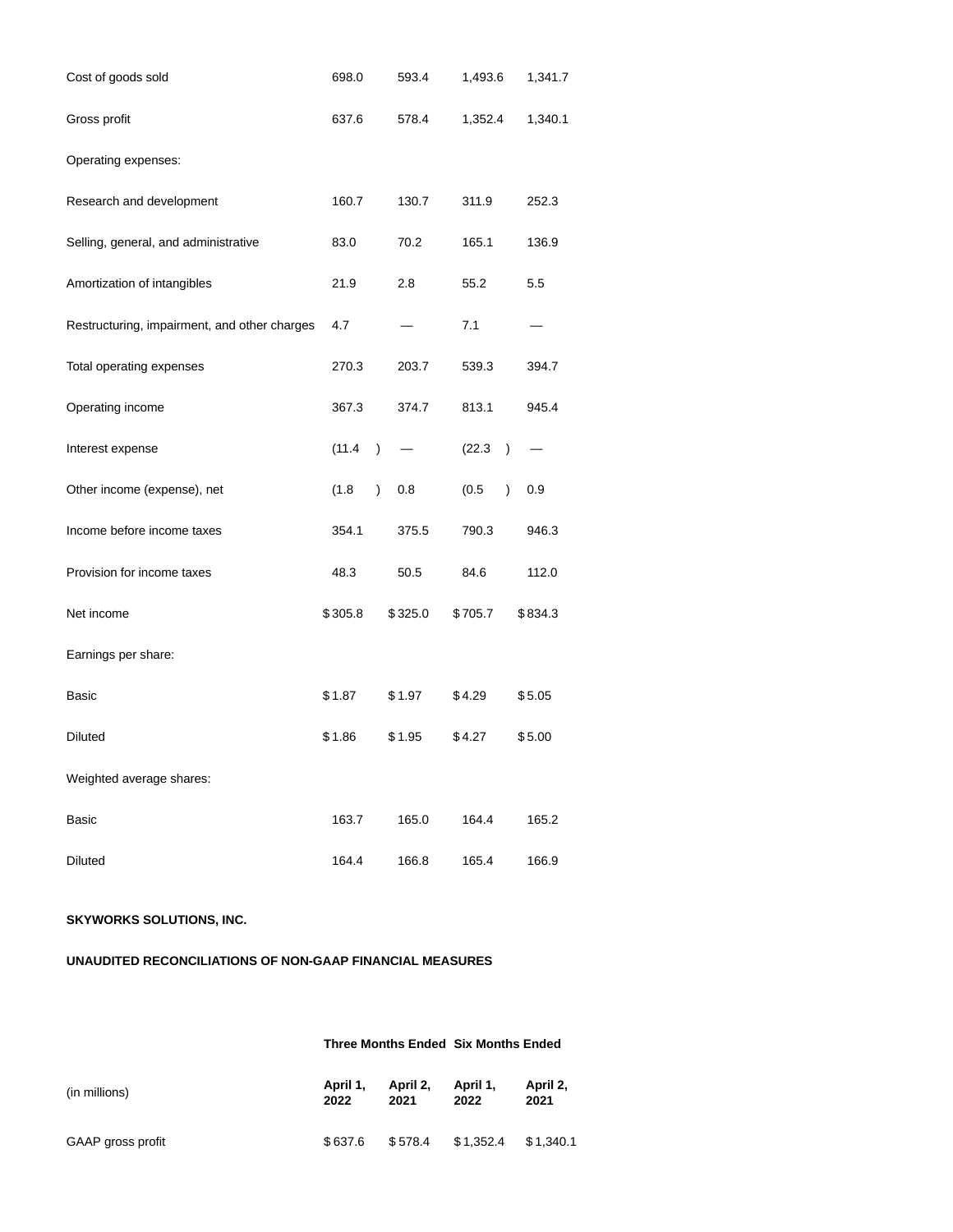| Share-based compensation expense [a]            | 6.3     |      | 12.7    |      | 14.9      |   | 19.1      |               |
|-------------------------------------------------|---------|------|---------|------|-----------|---|-----------|---------------|
| Acquisition-related expenses                    |         |      |         |      | 7.3       |   |           |               |
| Amortization of acquisition-related intangibles | 39.4    |      | 3.7     |      | 81.8      |   | 6.7       |               |
| Non-GAAP gross profit                           | \$683.3 |      | \$594.8 |      | \$1.456.4 |   | \$1,365.9 |               |
| GAAP gross margin %                             | 47.7    | $\%$ | 49.4    | $\%$ | 47.5      | % | 50.0      | $\frac{0}{0}$ |
| Non-GAAP gross margin %                         | 51.2    | $\%$ | 50.8    | %    | 51.2      | % | 50.9      | $\%$          |

## **Three Months Ended Six Months Ended**

| (in millions)                                   | April 1,<br>2022 |               | April 2,<br>2021 |      | April 1,<br>2022 |   | April 2,<br>2021 |   |
|-------------------------------------------------|------------------|---------------|------------------|------|------------------|---|------------------|---|
| GAAP operating income                           | \$367.3          |               | \$374.7          |      | \$813.1          |   | \$945.4          |   |
| Share-based compensation expense [a]            | 55.7             | 106.1<br>56.4 |                  |      | 100.8            |   |                  |   |
| Acquisition-related expenses                    | 1.8              |               | 11.0<br>1.9      |      | 1.8              |   |                  |   |
| Amortization of acquisition-related intangibles | 61.2             |               | 6.5              |      | 137.0            |   | 12.3             |   |
| Settlements, gains, losses, and impairments     | 0.2              |               | 0.6              |      | 2.4              |   | 1.8              |   |
| Restructuring and other charges                 | 4.7              |               |                  |      | 7.1              |   |                  |   |
| Non-GAAP operating income                       | \$490.9          |               | \$440.1          |      | \$1,076.7        |   | \$1,062.1        |   |
| GAAP operating margin %                         | 27.5             | %             | 32.0             | $\%$ | 28.6             | % | 35.3             | % |
| Non-GAAP operating margin %                     | 36.8             | %             | 37.6             | %    | 37.8             | % | 39.6             | % |

# **Three Months Ended Six Months Ended**

| (in millions)                                   | April 1,<br>2022 | April 2,<br>2021 | April 1,<br>2022 | April 2,<br>2021 |
|-------------------------------------------------|------------------|------------------|------------------|------------------|
| GAAP net income                                 | \$305.8          | \$325.0          | \$705.7          | \$834.3          |
| Share-based compensation expense [a]            | 55.7             | 56.4             | 106.1            | 100.8            |
| Acquisition-related expenses                    | 1.8              | 1.9              | 11.0             | 1.8              |
| Amortization of acquisition-related intangibles | 61.2             | 6.5              | 137.0            | 12.3             |
| Settlements, gains, losses, and impairments     | 0.7              | 1.0              | 3.3              | 2.8              |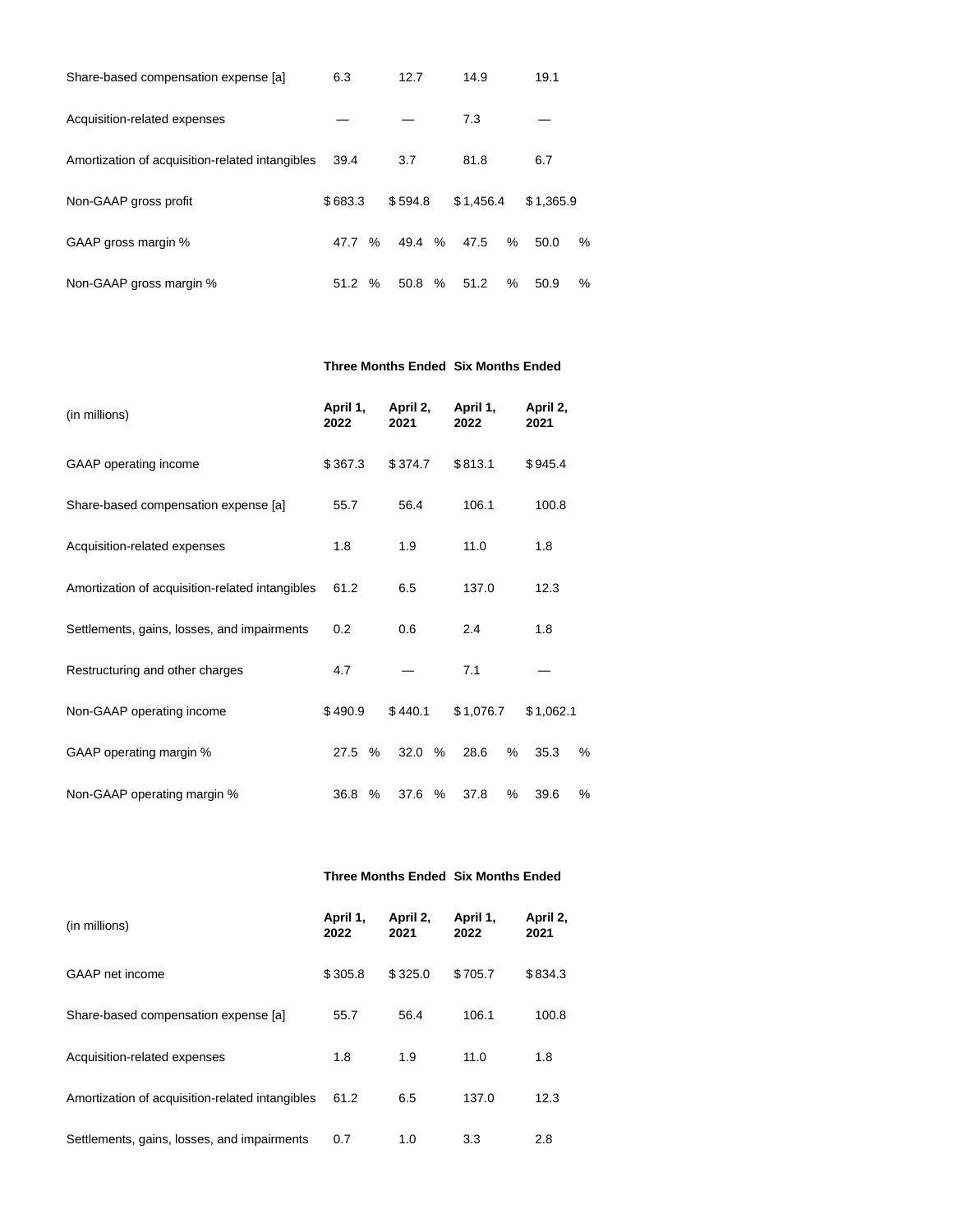| Restructuring and other charges | 4.7     |         | 71      |         |
|---------------------------------|---------|---------|---------|---------|
| Tax adjustments                 | 2.4     | 4.4     | (15.1)  | - 3.7   |
| Non-GAAP net income             | \$432.3 | \$395.2 | \$955.1 | \$955.7 |

**Three Months Ended Six Months Ended**

|                                                 | April 1,<br>2022 | April 2.<br>2021 | April 1,<br>2022    | April 2,<br>2021 |
|-------------------------------------------------|------------------|------------------|---------------------|------------------|
| GAAP net income per share, diluted              | \$1.86           | \$1.95           | \$4.27              | \$5.00           |
| Share-based compensation expense [a]            | 0.34             | 0.34             | 0.64                | 0.61             |
| Acquisition-related expenses                    | 0.01             | 0.01             | 0.07                | 0.01             |
| Amortization of acquisition-related intangibles | 0.37             | 0.04             | 0.83                | 0.07             |
| Settlements, gains, losses, and impairments     |                  |                  | 0.02                | 0.02             |
| Restructuring and other charges                 | 0.03             |                  | 0.04                |                  |
| Tax adjustments                                 | 0.02             | 0.03             | (0.10)<br>$\lambda$ | 0.02             |
| Non-GAAP net income per share, diluted          | \$2.63           | \$2.37           | \$5.77              | \$5.73           |

## **SKYWORKS SOLUTIONS, INC. DISCUSSION REGARDING THE USE OF NON-GAAP FINANCIAL MEASURES**

Our earnings release contains some or all of the following financial measures that have not been calculated in accordance with United States Generally Accepted Accounting Principles ("GAAP"): (i) non-GAAP gross profit and gross margin, (ii) non-GAAP operating income and operating margin, (iii) non-GAAP net income, and (iv) non-GAAP diluted earnings per share. As set forth in the "Unaudited Reconciliations of Non-GAAP Financial Measures" table found above, we derive such non-GAAP financial measures by excluding certain expenses and other items from the respective GAAP financial measure that is most directly comparable to each non-GAAP financial measure. Management uses these non-GAAP financial measures to evaluate our operating performance and compare it against past periods, make operating decisions, forecast for future periods, compare our operating performance against peer companies, and determine payments under certain compensation programs. These non-GAAP financial measures provide management with additional means to understand and evaluate the operating results and trends in our ongoing business by eliminating certain non-recurring expenses and other items that management believes might otherwise make comparisons of our ongoing business with prior periods and competitors more difficult, obscure trends in ongoing operations, or reduce management's ability to make forecasts.

We provide investors with non-GAAP gross profit and gross margin, non-GAAP operating income and operating margin, non-GAAP net income, and non-GAAP diluted earnings per share because we believe it is important for investors to be able to closely monitor and understand changes in our ability to generate income from ongoing business operations. We believe these non-GAAP financial measures give investors an additional method to evaluate historical operating performance and identify trends, an additional means of evaluating period-over-period operating performance and a method to facilitate certain comparisons of our operating results to those of our peer companies. We also believe that providing non-GAAP operating income and operating margin allows investors to assess the extent to which our ongoing operations impact our overall financial performance. We further believe that providing non-GAAP net income and non-GAAP diluted earnings per share allows investors to assess the overall financial performance of our ongoing operations by eliminating the impact of share-based compensation expense, acquisition-related expenses, amortization of acquisition-related intangibles, settlements, gains, losses, and impairments, restructuring-related charges, and certain tax items which may not occur in each period presented and which may represent non-cash items unrelated to our ongoing operations. We believe that disclosing these non-GAAP financial measures contributes to enhanced financial reporting transparency and provides investors with added clarity about complex financial performance measures.

We calculate non-GAAP gross profit by excluding from GAAP gross profit, share-based compensation expense, acquisition-related expenses, and amortization of acquisition-related intangibles. We calculate non-GAAP operating income by excluding from GAAP operating income, share-based compensation expense, acquisition-related expenses, amortization of acquisition-related intangibles, settlements, gains, losses, and impairments, and restructuring-related charges. We calculate non-GAAP net income and diluted earnings per share by excluding from GAAP net income and diluted earnings per share, share-based compensation expense, acquisition-related expenses, amortization of acquisition-related intangibles, settlements,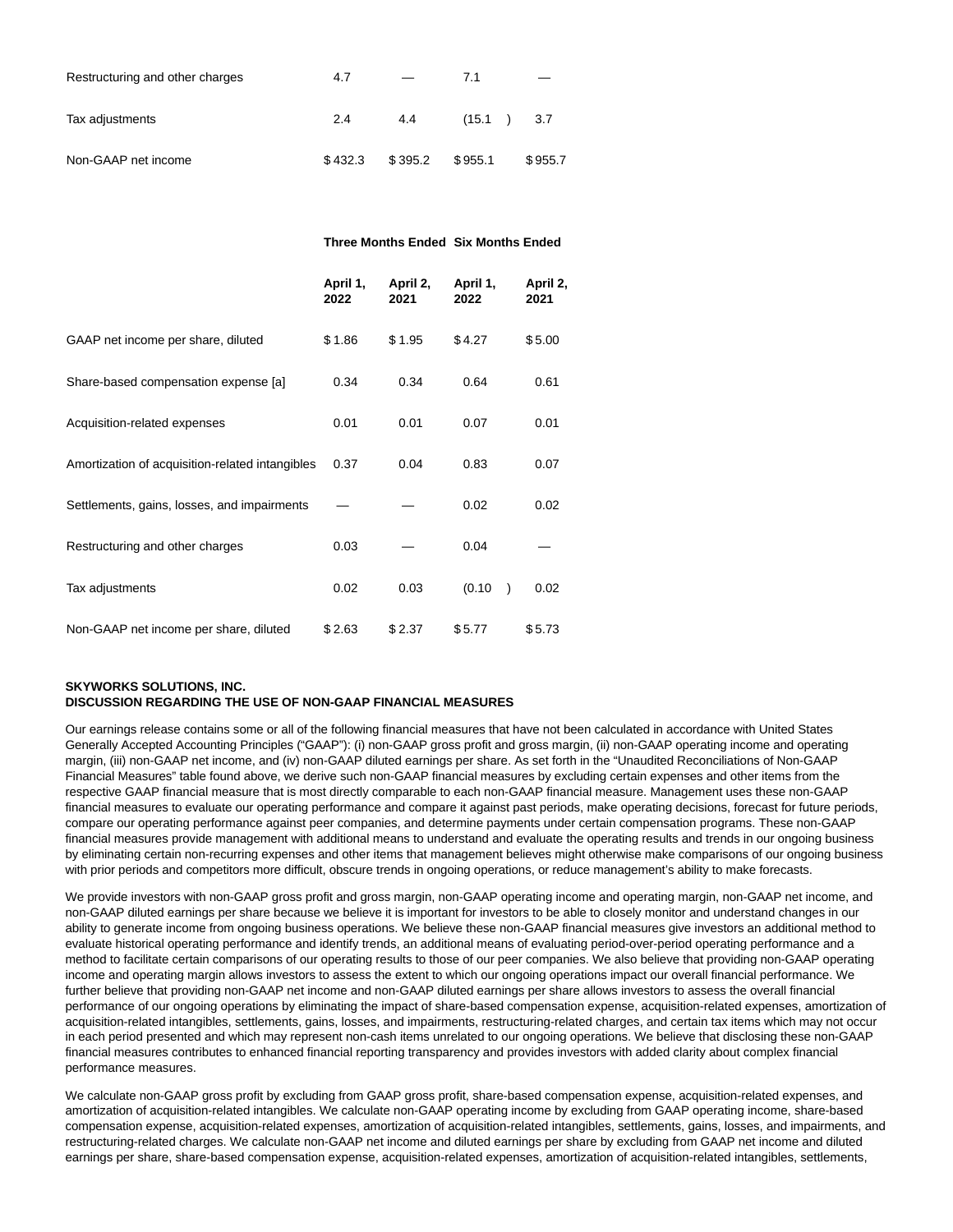gains, losses, and impairments, restructuring-related charges, and certain tax items. We exclude the items identified above from the respective non-GAAP financial measure referenced above for the reasons set forth with respect to each such excluded item below:

Share-Based Compensation - because (1) the total amount of expense is partially outside of our control because it is based on factors such as stock price volatility and interest rates, which may be unrelated to our performance during the period in which the expense is incurred, (2) it is an expense based upon a valuation methodology premised on assumptions that vary over time, and (3) the amount of the expense can vary significantly between companies due to factors that can be outside of the control of such companies.

Acquisition-Related Expenses - including such items as, when applicable, amortization of acquired intangible assets, fair value adjustments to contingent consideration, fair value charges incurred upon the sale of acquired inventory, and acquisition-related expenses because they are not considered by management in making operating decisions and we believe that such expenses do not have a direct correlation to our future business operations and thereby including such charges does not necessarily reflect the performance of our ongoing operations for the period in which such charges or reversals are incurred.

Settlements, Gains, Losses, and Impairments - because such settlements, gains, losses, and impairments (1) are not considered by management in making operating decisions, (2) are infrequent in nature, (3) are generally not directly controlled by management, (4) do not necessarily reflect the performance of our ongoing operations for the period in which such charges are recognized, and/or (5) can vary significantly in amount between companies and make comparisons less reliable.

Restructuring-Related Charges - because these charges have no direct correlation to our future business operations and including such charges or reversals does not necessarily reflect the performance of our ongoing operations for the period in which such charges or reversals are incurred.

Certain Income Tax Items - including certain deferred tax charges and benefits that do not result in a current tax payment or tax refund and other adjustments, including but not limited to, items unrelated to the current fiscal year or that are not indicative of our ongoing business operations.

The non-GAAP financial measures presented in the table above should not be considered in isolation and are not an alternative for the respective GAAP financial measure that is most directly comparable to each such non-GAAP financial measure. Investors are cautioned against placing undue reliance on these non-GAAP financial measures and are urged to review and consider carefully the adjustments made by management to the most directly comparable GAAP financial measures to arrive at these non-GAAP financial measures. Non-GAAP financial measures may have limited value as analytical tools because they may exclude certain expenses that some investors consider important in evaluating our operating performance or ongoing business performance. Further, non-GAAP financial measures are likely to have limited value for purposes of drawing comparisons between companies as a result of different companies potentially calculating similarly titled non-GAAP financial measures in different ways because non-GAAP measures are not based on any comprehensive set of accounting rules or principles.

Our earnings release contains forward-looking estimates of non-GAAP diluted earnings per share for the third quarter of our 2022 fiscal year ("Q3 2022"). We provide this non-GAAP measure to investors on a prospective basis for the same reasons (set forth above) that we provide it to investors on a historical basis. We are unable to provide a reconciliation of our forward-looking estimate of Q3 2022 GAAP diluted earnings per share to a forward-looking estimate of Q3 2022 non-GAAP diluted earnings per share because certain information needed to make a reasonable forward-looking estimate of GAAP diluted earnings per share for Q3 2022 (other than estimated share-based compensation expense of \$0.30 to \$0.35 per diluted share, estimated amortization of intangibles of \$0.35 to \$0.40 per diluted share and certain tax items of -\$0.05 to \$0.05 per diluted share) is difficult to predict and estimate and is often dependent on future events that may be uncertain or outside of our control. Such events may include unanticipated changes in our GAAP effective tax rate, unanticipated one-time charges related to asset impairments (fixed assets, inventory, intangibles, or goodwill), unanticipated acquisition-related expenses, unanticipated settlements, gains, losses, and impairments, and other unanticipated non-recurring items not reflective of ongoing operations. The probable significance of these unknown items, in the aggregate, is estimated to be in the range of \$0.00 to \$0.10 in quarterly earnings per diluted share on a GAAP basis. Our forward-looking estimates of both GAAP and non-GAAP measures of our financial performance may differ materially from our actual results and should not be relied upon as statements of fact.

[a] The following table summarizes the expense recognized in accordance with ASC 718 - Compensation, Stock Compensation (in millions):

## **Three Months Ended Six Months Ended**

|                                      | April 1,<br>2022 | April 2,<br>2021 | April 1,<br>2022 | April 2,<br>2021 |
|--------------------------------------|------------------|------------------|------------------|------------------|
| Cost of goods sold                   | \$6.3            | \$12.7           | \$14.9           | \$19.1           |
| Research and development             | 27.3             | 24.0             | 50.2             | 44.3             |
| Selling, general, and administrative | 22.1             | 19.7             | 41.0             | 37.4             |
| Total share-based compensation       | \$55.7           | \$56.4           | \$106.1          | \$100.8          |

#### **SKYWORKS SOLUTIONS, INC.**

#### **UNAUDITED CONDENSED CONSOLIDATED BALANCE SHEETS**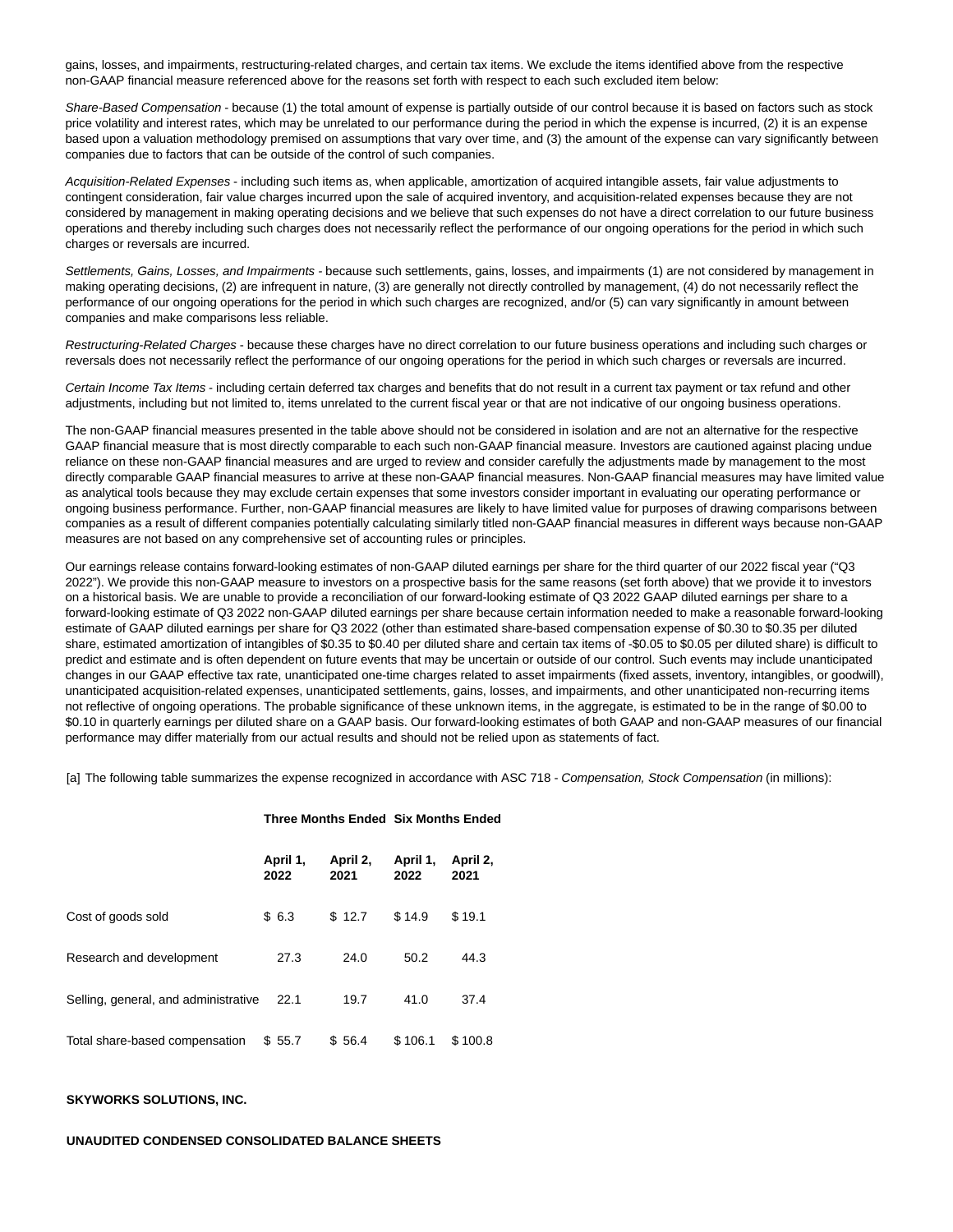# **As of**

| (in millions)                                                       | 2022    | April 1, October 1,<br>2021 |
|---------------------------------------------------------------------|---------|-----------------------------|
| <b>Assets</b>                                                       |         |                             |
| Cash, cash equivalents, and marketable securities \$778.2 \$1,027.2 |         |                             |
| Accounts receivable, net                                            | 798.1   | 756.2                       |
| Inventory                                                           | 928.2   | 885.0                       |
| Property, plant, and equipment, net                                 | 1,578.4 | 1,501.6                     |
| Goodwill and intangible assets, net                                 |         | 3,742.5 3,875.3             |
| Other assets                                                        | 686.2   | 545.4                       |
| Total assets                                                        |         | \$8,511.6 \$8,590.7         |

## **Liabilities and Equity**

| Accounts payable              | $$296.3$ $$236.0$   |                 |
|-------------------------------|---------------------|-----------------|
| Accrued and other liabilities | 839.4               | 822.0           |
| Long-term debt                |                     | 2,187.3 2,235.6 |
| Stockholders' equity          | 5,188.6 5,297.1     |                 |
| Total liabilities and equity  | \$8,511.6 \$8,590.7 |                 |

# **SKYWORKS SOLUTIONS, INC.**

# **UNAUDITED CONSOLIDATED STATEMENTS OF CASH FLOWS**

|                                     | <b>Three Months Ended Six Months Ended</b> |                  |                  |                  |  |  |
|-------------------------------------|--------------------------------------------|------------------|------------------|------------------|--|--|
| (in millions)                       | April 1,<br>2022                           | April 2,<br>2021 | April 1,<br>2022 | April 2,<br>2021 |  |  |
| Cash flow from operating activities |                                            |                  |                  |                  |  |  |
| Net income                          | \$305.8                                    | \$325.0          | \$705.7          | \$834.3          |  |  |

Adjustments to reconcile net income to net cash provided by operating activities: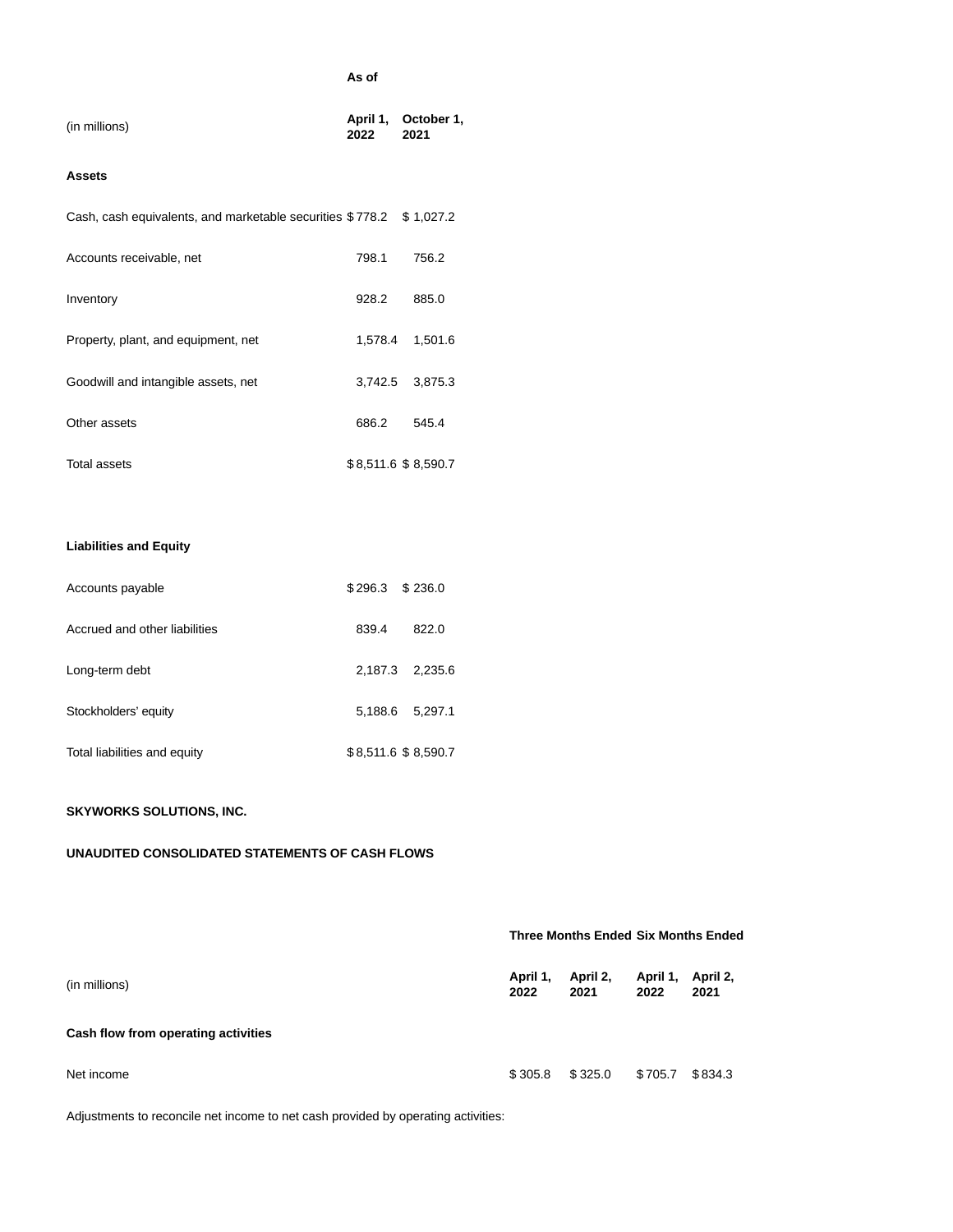| Share-based compensation                                               | 55.7                    | 56.4    |               | 106.1   | 100.8                                   |
|------------------------------------------------------------------------|-------------------------|---------|---------------|---------|-----------------------------------------|
| Depreciation                                                           | 98.5                    | 79.8    |               | 192.6   | 158.2                                   |
| Amortization of intangible assets, including inventory step-up         | 65.9                    | 9.5     |               | 153.3   | 17.5                                    |
| Deferred income taxes                                                  | 0.4                     | (2.9)   | $\lambda$     | 6.4     | (3.6)<br>$\lambda$                      |
| Amortization of debt discount and issuance costs                       | 1.0                     |         |               | 2.0     |                                         |
| Other, net                                                             | 0.5                     |         |               | 1.4     |                                         |
| Changes in assets and liabilities:                                     |                         |         |               |         |                                         |
| Receivables, net                                                       | (24.1)<br>$\rightarrow$ | 186.3   |               | (41.9)  | (100.5)                                 |
| Inventory                                                              | (86.9)                  | (27.2)  | $\lambda$     | (51.4)  | 61.8                                    |
| Accounts payable                                                       | 15.4                    | (18.6)  | $\lambda$     | 15.0    | 3.7                                     |
| Other current and long-term assets and liabilities                     | (39.3)                  | 7.4     |               | (114.7) | 28.6                                    |
| Net cash provided by operating activities                              | 392.9                   | 615.7   |               | 974.5   | 1,100.8                                 |
| Cash flow from investing activities                                    |                         |         |               |         |                                         |
| Capital expenditures                                                   | (126.7)                 | (140.8) |               | (222.5) | (259.8)                                 |
| Purchased intangibles                                                  | (8.2)<br>$\lambda$      | (1.6)   | $\lambda$     | (14.0)  | (5.9)<br>$\rightarrow$                  |
| Purchases of marketable securities                                     | (49.0<br>$\rightarrow$  | (208.7) |               | (78.6)  | (308.1)                                 |
| Sales and maturities of marketable securities                          | 67.4                    | 247.2   |               | 100.7   | 358.9                                   |
| Net cash used in investing activities                                  |                         |         |               |         | $(116.5)$ $(103.9)$ $(214.4)$ $(214.9)$ |
| Cash flow from financing activities                                    |                         |         |               |         |                                         |
| Repurchase of common stock - payroll tax withholdings on equity awards | (3.5)<br>$\lambda$      | (3.6)   | $\lambda$     |         | $(83.6)$ $(51.3)$                       |
| Repurchase of common stock - stock repurchase program                  | (418.0)                 |         |               |         | $(687.4)$ $(195.6)$                     |
| Dividends paid                                                         | (91.2)                  | (82.6)  | $\mathcal{L}$ |         | $(183.7)$ $(165.6)$                     |
| Net proceeds from exercise of stock options                            | 0.8                     | 4.4     |               | 2.6     | 7.1                                     |
| Proceeds from employee stock purchase plan                             | 15.5                    | 12.7    |               | 15.5    | 12.7                                    |
| Payments of debt                                                       |                         |         |               | (50.0)  |                                         |
| Net cash used in financing activities                                  | (496.4)                 | (69.1)  | $\lambda$     | (986.6) | (392.7)                                 |
| Net increase (decrease) in cash and cash equivalents                   | (220.0)                 | 442.7   |               | (226.5) | 493.2                                   |